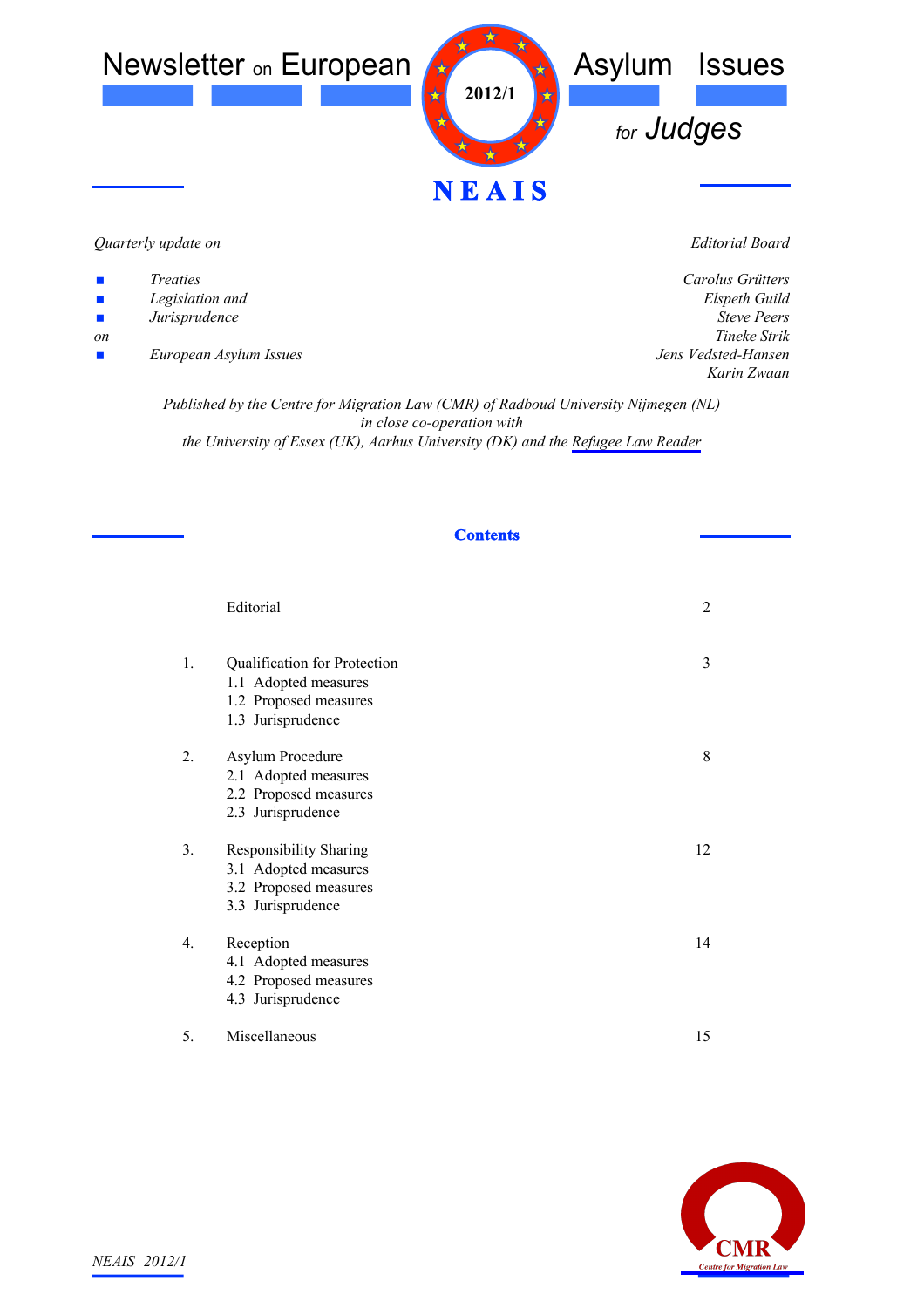# N E A I S 2012/1

# **Editorial**

**Welcome** to the first edition of NEAIS: a Newsletter on European Asylum Issues.

This newsletter is designed for judges who need to keep up to date with European developments in the area of asylum. This newsletter contains European legislation and jurisprudence on four central themes regarding asylum:

(1) qualification for protection

- (2) procedural safeguards
- (3) responsibility sharing and

(4) reception conditions of asylum seekers.

On each subject NEAIS will provide a list of:

(a) measures already adopted,

(b) measures in preparation and

(c) relevant jurisprudence.

Regarding the issue of "return" we would refer the reader to the other newsletter:

NEMIS, the Newsletter on European Migration issues

#### **Ratio**

This newsletter for judges primarily aims to disseminate information on the interpretation and application of

(1) European measures on asylum issues and

(2) a number of provisions of international ionventions - such as the European Convention on Human Rights, the UN Refugee Convention and the UN Convention against Torture.

#### **Asylum only**

This newsletter does not include legislation or jurisprudence regarding regular migration or border issues. For that subject we would refer the reader to another newsletter: NEMIS, that covers non-asylum issues. Please contact us if you wish to receive this on a regular basis.

#### **Case Law**

NEAIS contains a concise overview of

\* case law of the CJEU (Court of Justice of the European Union), i.e. decided cases;

\* pending cases of the CJEU and

\* decided cases of the ECtHR (European Court of Human Rights).

In addition, other relevant international and national judgments, decisions or opinions on the interpretation of asylum related obligations are included such as rulings by the highest national courts on asylum issues or the decisions of selected UN treaty bodies.

In order to maintain overview, every subsequent issue of NEAIS will include all references present in the previous newsletter. Thus, no references will be lacking. Please bear in mind that all references are presented in a descending chronological order. New references in subsequent newsletters will be put at the top of the list under the corresponding heading along with the indication 'new' in order to facilitate easy recognition.

## **Input from judges**

The more national jurisprudence the editors receive from judges, the more relevant this newsletter will become. You are therefore more than welcome to provide us with your judgments, regarding the relevant interpretation of EU on legal instruments.

Do feel free to forward this newsletter to any colleagues you think might be interested. Please contact us if you have any inquiries.

Carolus Grütters & Tineke Strik

Nijmegen, 27 April 2012

-.-.-

website http://cmr.jur.ru.nl/neais/ subscribe email to c.grutters@jur.ru.nl ISSN 2213-249X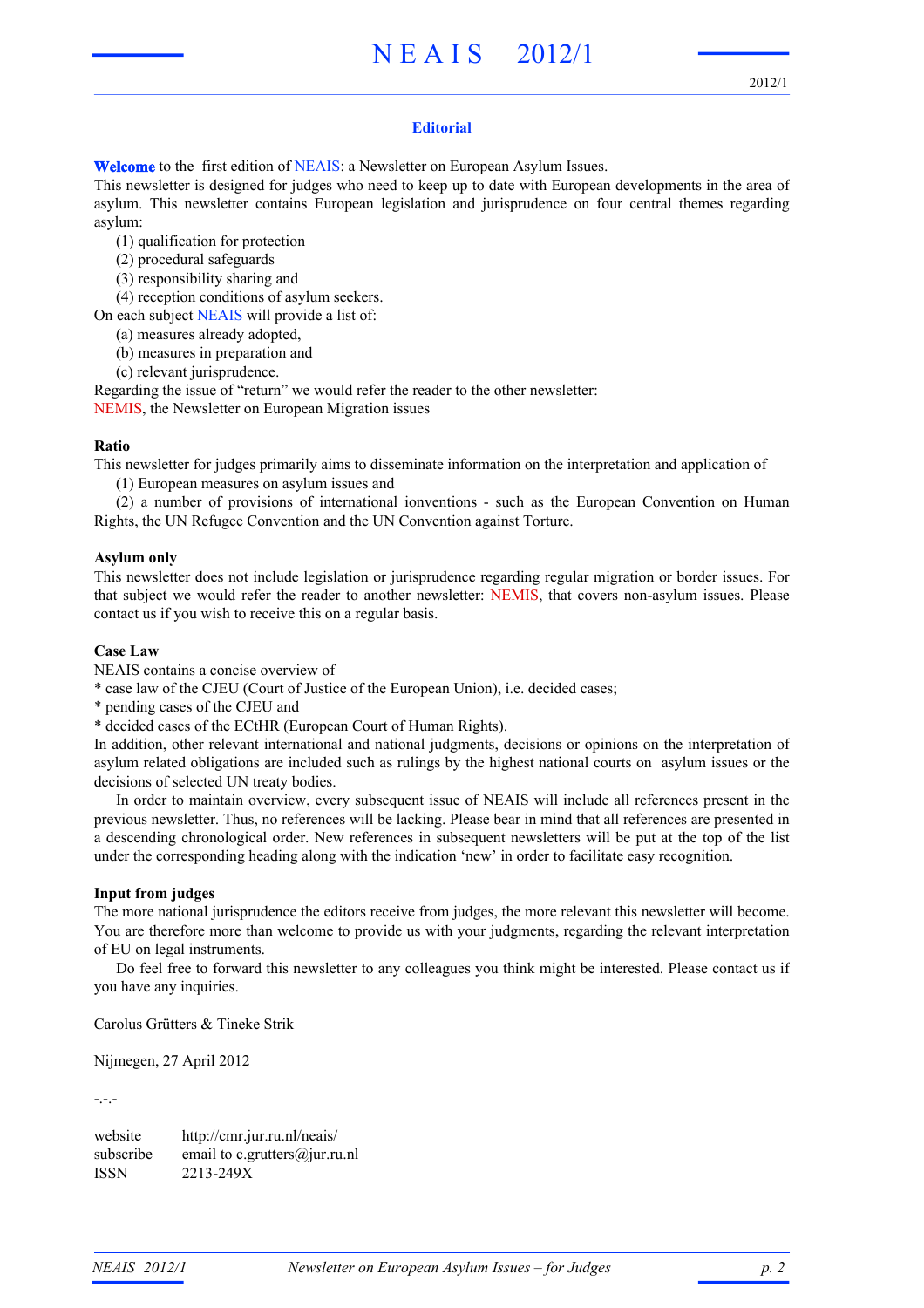2012/1

# **1 Qualification for Protection**

*1.1 Qualification for Protection: Adopted Measures*

## **Directive 2011/95**

*Qualification for protection-2*

- OJ 2011 L 337/9 UK, IRL opt out **\***
- impl. date Dec. 2013 **\***
- **\*** Recast of Dir. 2004/83

#### **Directive 2004/83**

*Qualification for protection-1*

- OJ 2004 L 304/12 **\***
- impl. date 10 Oct. 2006 **\***
- **\*** Revised by Dir. 2011/95
- $\bullet$  CJEU C-57/09 & C-101/09, B and D [9 Nov. 2010]
- **■** CJEU C-31/09, Bolbol [17 June 2010]
- CJEU C-175/08, Abdullah a.o. [2 Mar. 2010] !
- **•** CJEU C-465/07, Elgafaji [17 Feb. 2009]
- CJEU C-364/11, El Kott a.o. [pending] !
- **The CJEU C-277/11, M.M.** [pending]
- $\bullet$  CJEU C-71/11 and C-99/11, Z. [pending]

#### **Directive 2001/55**

*Temporary Protection*

OJ 2001 L 212/12 **\***

# **ECHR art. 3 (qual.)**

*European Convention for the Protection of Human Rights and Fundamental Freedoms and its Protocols*

- ETS 005 **\***
- impl. date 1950 **\***
- **\*** art. 3: Prohibition of Torture, Inhuman or Degrading Treatment or Punishment
- ECtHR Ap.no. 27765/09, Hirsi a.o. v. Italy [23 Feb. 2012] ! ECtHR Ap.no. 23505/09, N. v. Sweden [20 July 2010] ! **■** ECtHR Ap.no. 25904/07, N.A. v. UK [17 July 2008] ECtHR Ap.no. 1948/04, Salah Sheekh v. Netherlands [11 Jan. 2007] ! ECtHR Ap.no. 24245/03, D. v. Turkey [22 June 2006] ! ECtHR Ap.no. 2345/02, Said v. Netherlands [5 July 2005] ! ECtHR Ap.no. 25964/94, Venkadajalasarma [17 Feb. 2004] ! ECtHR Ap.no. 40035/98, Jabari v. Turkey [11 July 2000] ! ECtHR Ap.no. 24573/94, H.L.R. v. France [27 Apr. 1997] ! ECtHR Ap.no. 13163/87, Vilvarajah v. UK [30 Oct. 1991] ! ECtHR Ap.no. 15576/89, Cruz Varas v. Sweden [20 Mar. 1991] ! ECtHR Ap.no. 14038/88, Soering v. UK [7 July 1989] !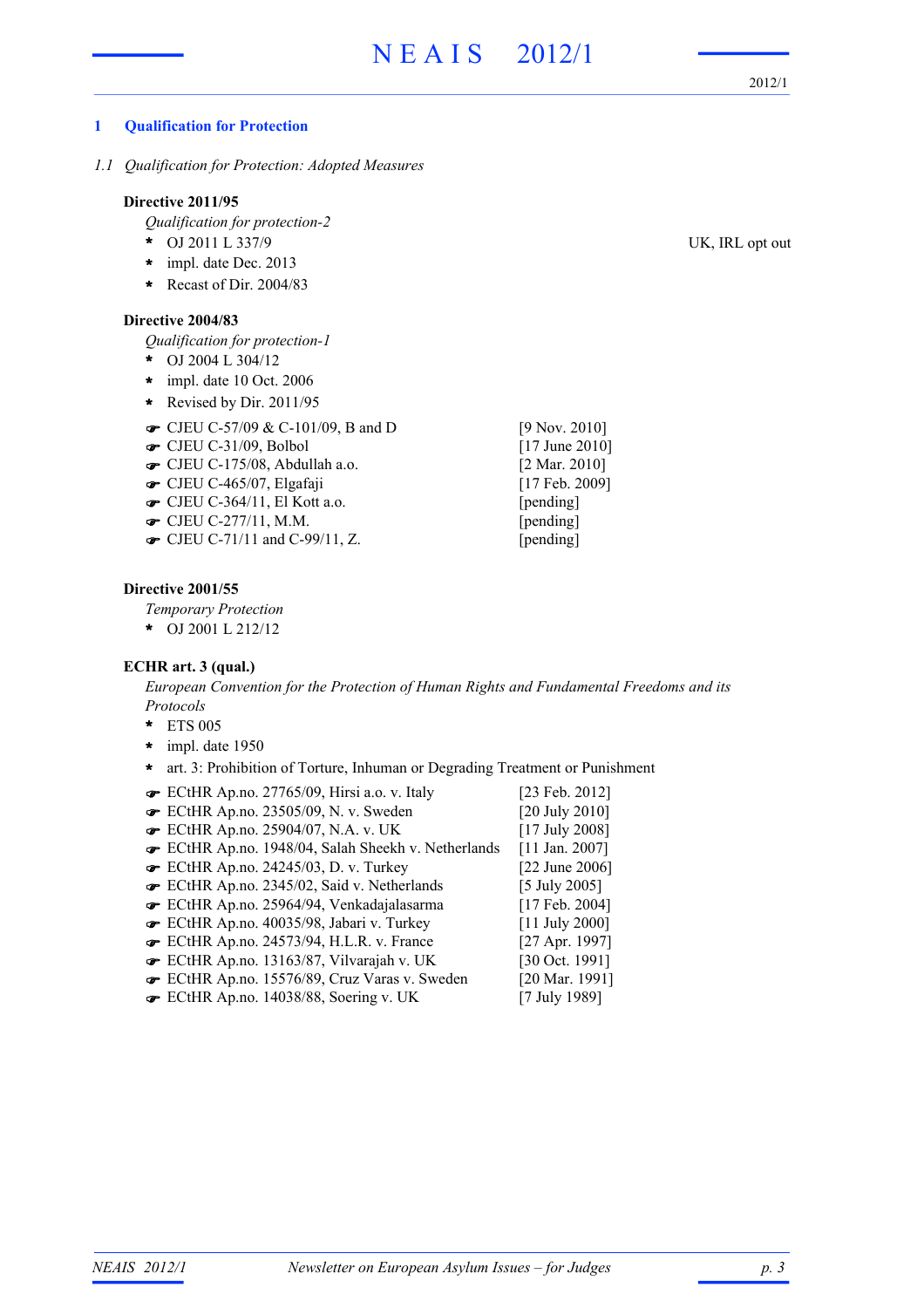#### *(Qualification for Protection: Adopted Measures)*

2012/1

# **CAT art. 3**

- *UN Convention against Torture and other Cruel, Inhuman or Degrading Treatment or Punishment*
- 1465 UNTS 85 **\***
- impl. date 1984 **\***
- **\*** art. 3: Protection against Refoulement
- **■** CAT 379/2009, Bakatu-Bia v. Sweden [3 June 2011]
- $\bullet$  CAT 373/2009, M.A. and L.G. v. Sweden [19 Nov. 2010]
- CAT 300/2006, A.T. v. France [11 May 2007]
- $\bullet$  CAT 281/2005, E.P. v. Azerbaijan [1 May 2007]
- $\bullet$  CAT 279/2005, C.T. and K.M. v. Sweden [22 Jan. 2007]
- $\bullet$  CAT 233/2003, Agiza v. Sweden [20 May 2005]
- **■** CAT 43/1996, Tala v. Sweden [15 Nov. 1996]

- *1.2 Qualification for Protection: Proposed Measures*
	- **\*** nothing to report
- *1.3 Qualification for Protection: Jurisprudence*

# **1.3.1 CJEU Judgments on Qualification for Protection**

- ! CJEU C-57/09 & C-101/09, *B and D* , [9 Nov. 2010]
- \* interpr. of Dir. 2004/83 on *Qualification for protection-1* art 12(2)(b) & (c)
- ref. from 'Bundesverwaltungsgericht' (Germany) **\***
- *The fact that a person has been a member of an organisation (which, because of its involvement in terrorist acts, is on the list forming the Annex to Common Position 2001/931/CFSP on the application of specific measures to combat terrorism) and that that person has actively supported the armed struggle waged by that organisation, does not automatically constitute a serious reason for considering that that person has committed 'a serious non-political crime' or 'acts contrary to the purposes and principles of the United Nations.* **\***
- ! CJEU C-31/09,*Bolbol* , [17 June 2010]
- \* interpr. of Dir. 2004/83 on *Qualification for protection-1* art  $12(1)(a)$
- ref. from 'Fővárosi Bíróság' (Hungary) **\***
- *Right of a stateless person, i.e. a Palestinian, to be recognised as a refugee on the basis of the* **\*** *second sentence of Article 12(1)(a)*
- ! CJEU C-175/08,*Abdullah a.o.*, [2 Mar. 2010]
- \* interpr. of Dir. 2004/83 on *Qualification for protection-1* art 2(c), 11 & 14
- ref. from 'Bundesverwaltungsgericht' (Germany) **\***
- *When the circumstances which resulted in the granting of refugee status have ceased to exist and the competent authorities of the Member State verify that there are no other circumstances which could justify a fear of persecution on the part of the person concerned either for the same reason as that initially at issue or for one of the other reasons set out in Article 2(c) of Directive 2004/83, the standard of probability used to assess the risk stemming from those other circumstances is the same as that applied when refugee status was granted.* **\***
- ! CJEU C-465/07,*Elgafaji* , [17 Feb. 2009]
- \* interpr. of Dir. 2004/83 on *Qualification for protection-1* art. 2(e), 15(c)
- ref. from 'Raad van State' (Netherlands) **\***
- *Minimum standards for determining who qualifies for refugee status or for subsidiary protection status - Person eligible for subsidiary protection - Article 2(e) - Real risk of suffering serious harm - Article 15(c) - Serious and individual threat to a civilian's life or person by reason of indiscriminate violence in situations of armed conflict* **\***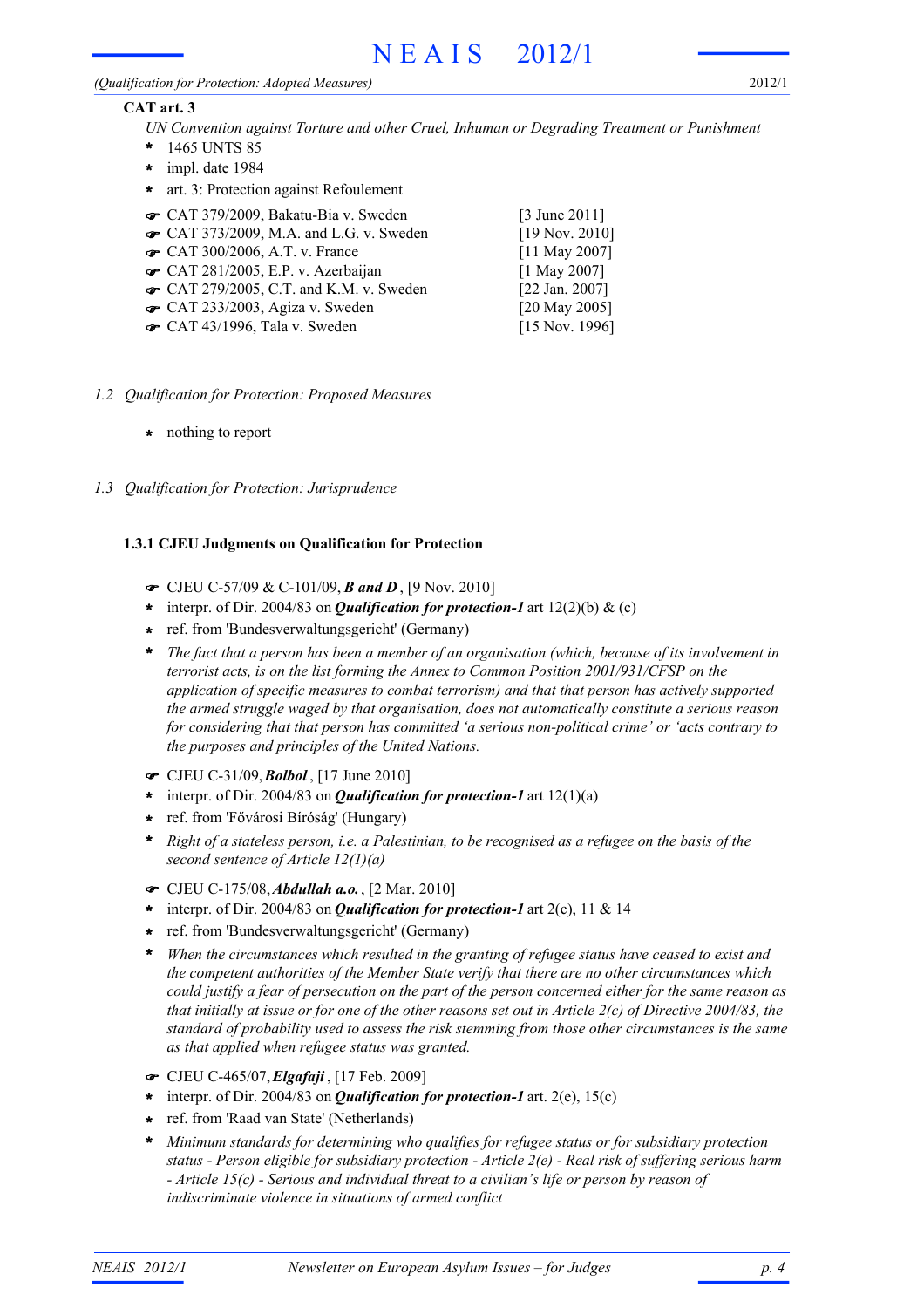# **1.3.2 CJEU pending cases on Qualification for Protection**

- ! CJEU C-364/11,*El Kott a.o.*
- interpr. of Dir. 2004/83 on *Qualification for protection-1* **\***
- ref. from 'Fővárosi Bíróság' (Hungary) **\***
- *Does cessation of the agency's protection or assistance mean residence outside the agency's area of operations, cessation of the agency and cessation of the possibility of receiving the agency's protection or assistance or, possibly, an involuntary obstacle caused by legitimate or objective reasons such that the person entitled thereto is unable to avail himself of that protection or assistance?* **\***
- ! CJEU C-277/11,*M.M.*
- \* interpr. of Dir. 2004/83 on **Qualification for protection-1** art. 4(1)
- ref. from 'High Court' (Ireland) **\***
- *In a case where an applicant seeks subsidiary protection status following a refusal to grant refugee* **\*** *status and it is proposed that such an application should be refused, does the requirement to cooperate with an applicant imposed on a MS [in Article 4(1)] require the administrative authorities of the MS in question to supply such applicant with the results of such an assessment before a decision is finally made so as to enable him or her to address those aspects of the proposed decision which suggest a negative result?*
- ! CJEU C-71/11 and C-99/11,*Z.*(opinion due 19 Apr. 2012)
- \* interpr. of Dir. 2004/83 on *Qualification for protection-1* art. 2(c) and 9(1)(a)
- ref. from 'Bundesverwaltungsgericht' (Germany) **\***
- *If the core area of religious freedom can also comprise certain religious practices in public: Does it (1) suffice in that case, in order for there to be a severe violation of religious freedom, that the applicant feels that such practice of his faith is indispensable in order for him to preserve his religious identity, (2) or is it further necessary that the religious community to which the applicant belongs should regard that religious practice as constituting a central part of its doctrine, (3) or can further restrictions arise as a result of other circumstances, such as the general conditions in the country of origin?* **\***

#### **1.3.3 ECtHR Judgments on Qualification for Protection**

- ! ECtHR Ap.no. 27765/09,*Hirsi a.o. v. Italy* , [23 Feb. 2012]
- interpr. of ECHR art. 3 (qual.) **\***
- *For the first time the Court applied Article 4 of Protocol no. 4 (collective expulsion) in the* **\*** *circumstance of aliens who were not physically present on the territory of the State, but in the high seas. Italy was also held responsible for exposing the aliens to a treatment in violation with article 3 ECHR, as it transferred them to Libya 'in full knowledge of the facts' and circumstances in Libya.*
- ! ECtHR Ap.no. 23505/09,*N. v. Sweden* , [20 July 2010]
- violation of ECHR art. 3 (qual.) **\***
- *The Court observed that women are at particular risk of ill-treatment in Afghanistan if perceived as not conforming to the gender roles ascribed to them by society, tradition and even the legal system. The Court could not ignore the general risk to which she might be exposed should her husband decide to resume their married life together, or should he perceive her filing for divorce as an indication of an extramarital relationship; in these special circumstances, there were substantial grounds for believing that the applicant would face various cumulative risks of reprisals falling under Art. 3 from her husband, his or her family, and from the Afghan society.* **\***
- ! ECtHR Ap.no. 25904/07,*N.A. v. UK*, [17 July 2008]
- violation of ECHR art. 3 (qual.) **\***
- *The Court has never excluded the possibility that a general situation of violence in the country of destination will be of a sufficient level of intensity as to entail that any removal thereto would necessarily breach Art. 3, yet such an approach will be adopted only in the most extreme cases of general violence where there is a real risk of ill-treatment simply by virtue of an individual being exposed to such violence on return* **\***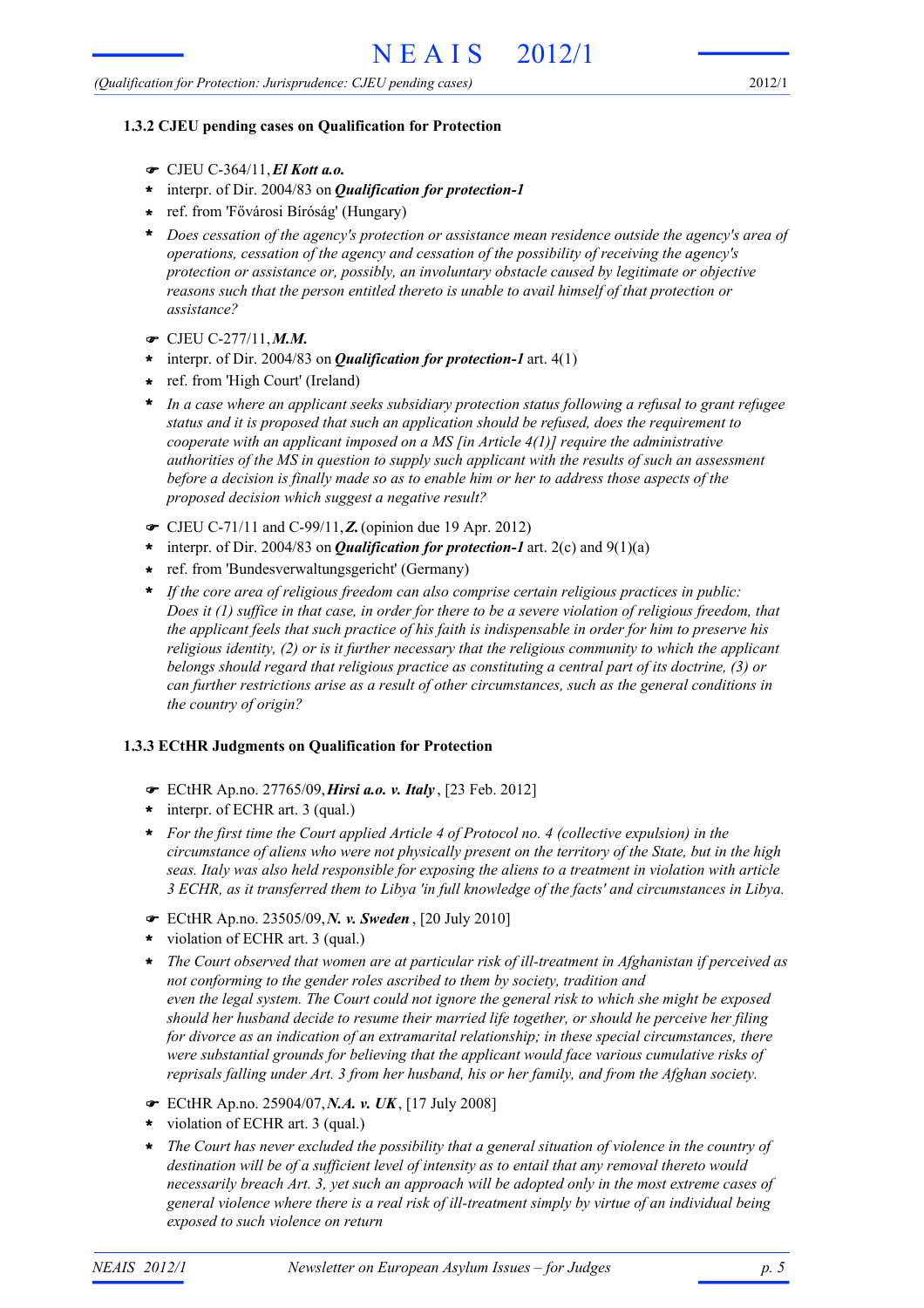*(Qualification for Protection: Jurisprudence: ECtHR Judgments)*

- ! ECtHR Ap.no. 1948/04,*Salah Sheekh v. Netherlands*, [11 Jan. 2007]
- violation of ECHR art. 3 (qual.) **\***
- *There was a real chance that deportation to 'relatively safe' areas in Somalia would result in his removal to unsafe areas, hence there was no 'internal flight alternative' viable. The Court emphasised that even if ill-treatment be meted out arbitrarily or seen as a consequence of the general unstable situation, the asylum seeker would be protected under Art. 3, holding that it cannot be required that an applicant establishes further special distinguishing features concerning him personally in order to show that he would be personally at risk.* **\***
- ! ECtHR Ap.no. 24245/03,*D. v. Turkey* , [22 June 2006]
- violation of ECHR art. 3 (qual.) **\***
- *Deportation of woman applicant in view of the awaiting execution of severe corporal punishment in* **\*** *Iran would constitute violation of Art. 3, as such punishment would inflict harm to her personal dignity and her physical and mental integrity; violation of Art. 3 would also occur to her husband and daughter, given their fear resulting from the prospective ill-treatment of D.*
- ! ECtHR Ap.no. 2345/02,*Said v. Netherlands*, [5 July 2005]
- violation of ECHR art. 3 (qual.) **\***
- *Asylum seeker held to be protected against refoulement under Art. 3; the Dutch authorities had taken the failure to submit documents establishing his identity, nationality, or travel itinerary as affecting the credibility of his statements; the Court instead found the applicant's statements consistent, corroborated by information from Amnesty International, and thus held that substantial grounds had been shown for believing that, if expelled, he would be exposed to a real risk of illtreatment as prohibited by Art. 3* **\***
- ! ECtHR Ap.no. 25964/94,*Venkadajalasarma*, [17 Feb. 2004]
- no violation of ECHR art. 3 (qual.) **\***
- *Current situation in Sri Lanka makes it unlikely that Tamil applicant would run a real risk of being subject to ill-treatment after his expulsion from the Netherlands* **\***
- ! ECtHR Ap.no. 40035/98,*Jabari v. Turkey* , [11 July 2000]
- violation of ECHR art. 3 (qual.) **\***
- *Holding violation of Article 3 in case of deportation that would return a woman who has committed adultery to Iraq.* **\***
- ! ECtHR Ap.no. 24573/94,*H.L.R. v. France*, [27 Apr. 1997]
- no violation of ECHR art. 3 (qual.) **\***
- *Finding no violation of Article 3 in case of expulsion of a citizen of Columbia as there was no 'relevant evidence' of risk of ill-treatment by non-state agents, whereby authorities 'are not able to obviate the risk by providing adequate protection'.* **\***
- ! ECtHR Ap.no. 13163/87,*Vilvarajah v. UK*, [30 Oct. 1991]
- no violation of ECHR art. 3 (qual.) **\***
- *Finding no breach of Art. 3 although applicants claimed to have been subjected to ill-treatment upon return to Sri Lanka; this had not been a foreseeable consequence of the removal of the applicants, in the light of the general situation in Sri Lanka and their personal circumstances; a mere possibility of ill-treatment is not in itself sufficient to give rise to a breach of Art. 3, and there existed no special distinguishing features that could or ought to have enabled the UK authorities to foresee that they would be treated in this way.* **\***
- ! ECtHR Ap.no. 15576/89,*Cruz Varas v. Sweden* , [20 Mar. 1991]
- no violation of ECHR art. 3 (qual.) **\***
- *Recognizing the extra-territorial effect of Art. 3 similarly applicable to rejected asylum seekers; finding no Art. 3 violation in expulsion of Chilean national denied asylum, noting that risk assessment by State Party must be based on facts known at time of expulsion.* **\***
- ! ECtHR Ap.no. 14038/88,*Soering v. UK* , [7 July 1989]
- violation of ECHR art. 3 (qual.) **\***
- *Holding extradition from UK to USA of German national charged with capital crime and at risk of serving on death row is a violation of Article 3 recognising the extra-territorial effect of the ECHR.* **\***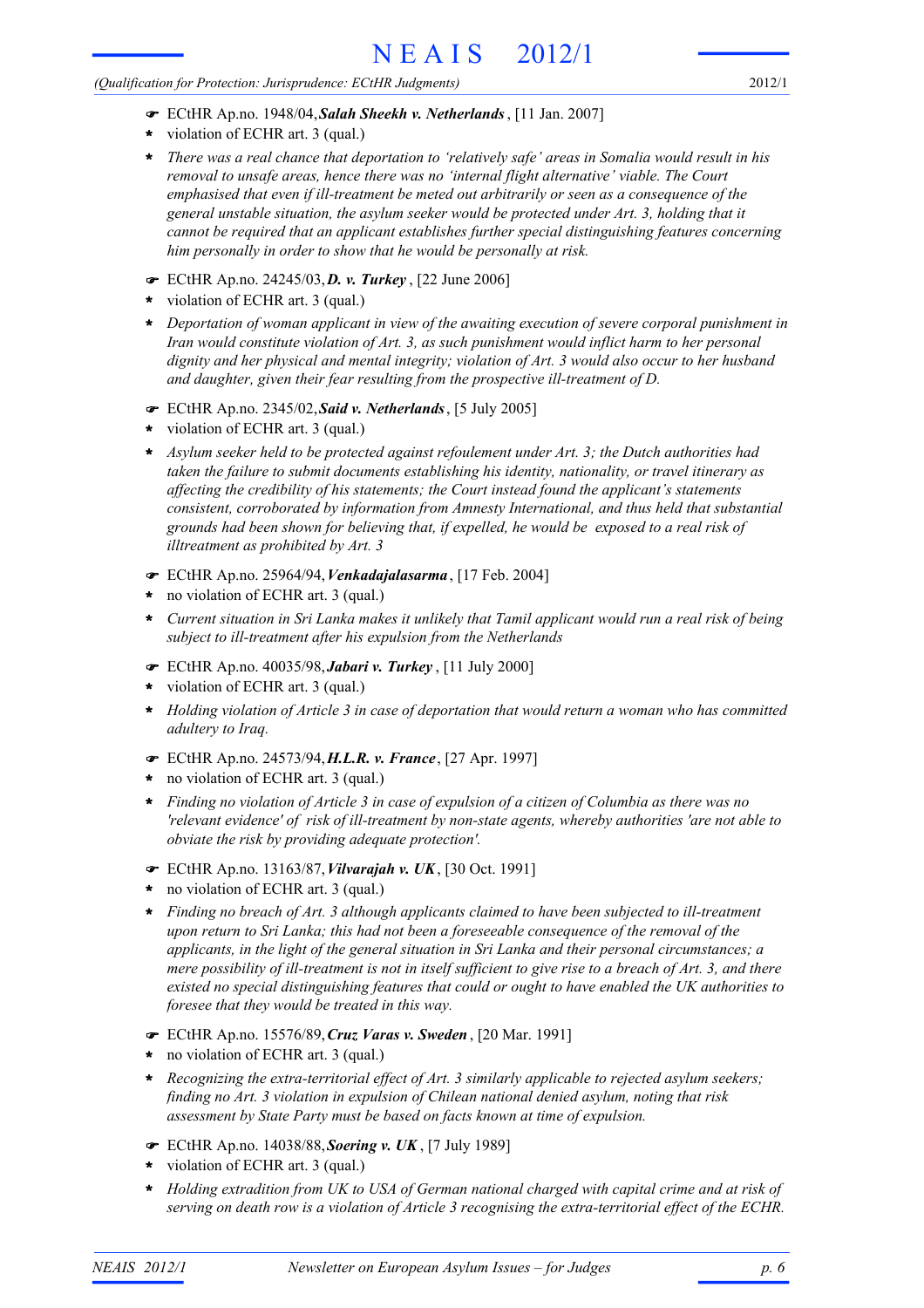#### **1.3.4 CAT Judgments on Qualification for Protection**

- ! CAT 379/2009,*Bakatu-Bia v. Sweden* , [3 June 2011]
- violation of CAT art. 3 **\***
- *The present human rights situation in the Democratic Republic of the Congo, is such that, in the* **\*** *prevailing circumstances, substantial grounds exist for believing that the complainant is at risk of being subjected to torture if returned to the Democratic Republic of the Congo.*
- ! CAT 373/2009,*M.A. and L.G. v. Sweden* , [19 Nov. 2010]
- violation of CAT art. 3 **\***
- *Return of longtime PKK member to Turkey where he is wanted under anti-terrorism laws would* **\*** *constitute a breach of art. 3.*
- ! CAT 300/2006,*A.T. v. France* , [11 May 2007]
- violation of CAT art. 3 **\***
- *Violation of the Convention when France charged dual French/Tunisian national of terrorism, revoked his French citizenship, and expelled him to Tunisia while his asylum and CAT claims were still pending.* **\***
- ! CAT 281/2005,*E.P. v. Azerbaijan*, [1 May 2007]
- violation of CAT art. 3 **\***
- *Violation of the Convention when Azerbaijan disregarded Committee's request for interim measures and expelled applicant who had received refugee status in Germany back to Turkey where she had previously been detained and tortured.* **\***
- ! CAT 279/2005,*C.T. and K.M. v. Sweden* , [22 Jan. 2007]
- violation of CAT art. 3 **\***
- *Rwandan women repeatedly raped in detention in Rwanda by state officials have substantial grounds to fear torture if returned while ethnic tensions remain high. Complete accuracy seldom to be expected of victims of torture, and inconsistencies in testimony do not undermine credibility if they are not material.* **\***
- ! CAT 233/2003,*Agiza v. Sweden*, [20 May 2005]
- violation of CAT art. 3 **\***
- *The non-refoulement under CAT is absolute even in context of national security concerns; insufficient diplomatic assurances were obtained by sending country.* **\***
- ! CAT 43/1996,*Tala v. Sweden* , [15 Nov. 1996]
- violation of CAT art. 3 **\***
- *Contradictions and inconsistencies in testimony of asylum seeker attributed to post-traumatic stress disorder resulting from torture.* **\***

#### **1.3.5 National Judgments on Qualification for Protection**

No cases yet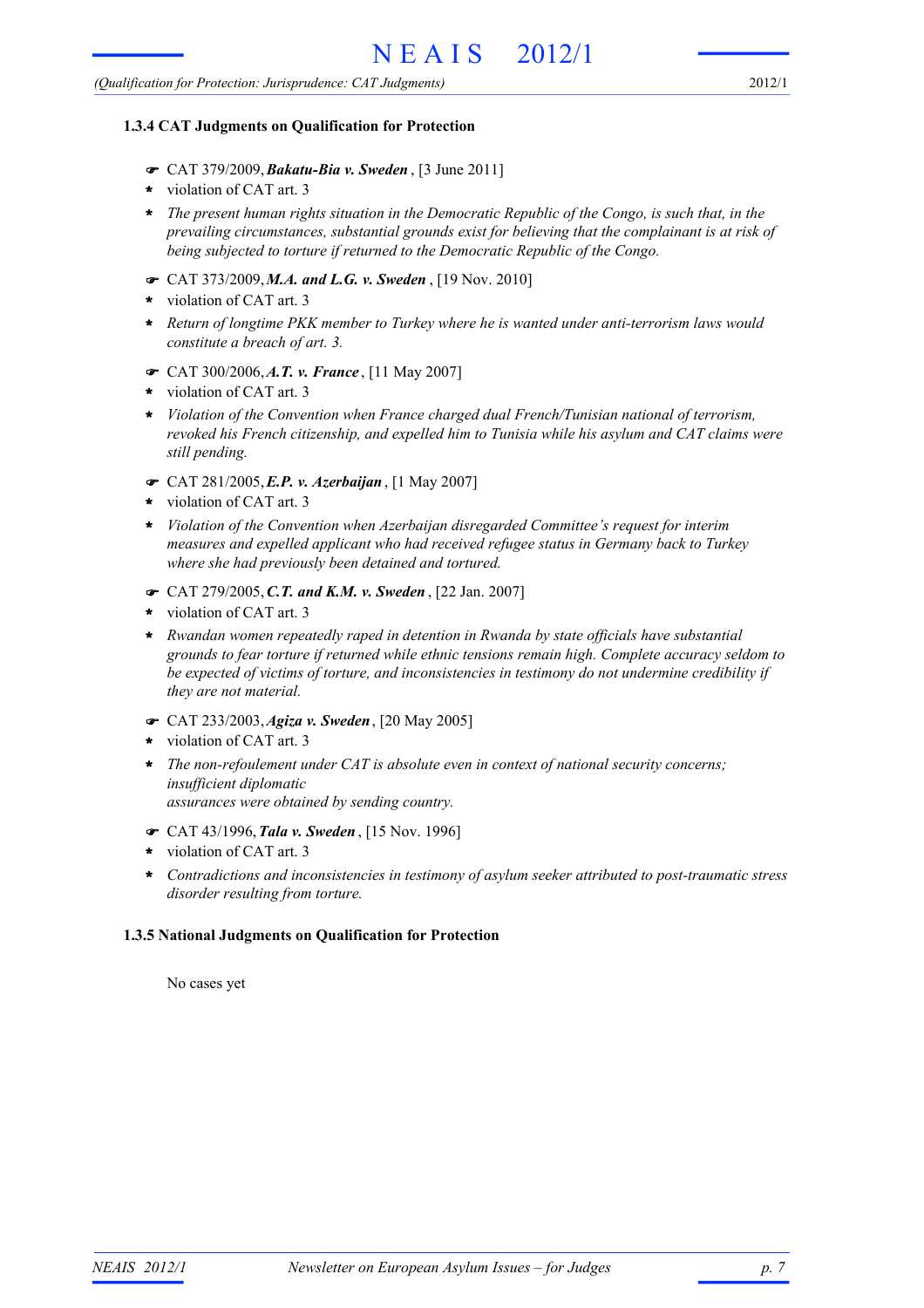2012/1

# **2 Asylum Procedure**

*2.1 Asylum Procedure: Adopted Measures*

## **Directive 2005/85**

- *Asylum Procedures*
- OJ 2005 L 326/13 **\***
- impl. date 1 Dec. 2007 **\***
- $\bullet$  CJEU C-69/10, Samba Diouf [28 July 2011]
- $\bullet$  CJEU C-133/06, Eur. Parliament v. Eur. Union [6 May 2008] **■** CJEU C-175/11, H.I.D. [pending]

# **ECHR art. 3 (proc.)**

*European Convention for the Protection of Human Rights and Fundamental Freedoms and its Protocols*

- ETS 005 **\***
- **\*** art. 3: Protection against Refoulement

| ECtHR Ap.no. 27765/09, Hirsi a.o. v. Italy                        | [23 Feb. 2012]       |
|-------------------------------------------------------------------|----------------------|
| ECtHR Ap.no. 8139/09, Othman v. UK                                | $[17$ Jan. 2012]     |
| ECtHR Ap.no. 30696/09, M.S.S. v. Belgium and Greece[21 Jan. 2011] |                      |
| ECtHR Ap.no. 246/07, Ben Khemais v. Italy                         | [24 Feb. 2009]       |
| ECtHR Ap.no. 45223/05, Sultani v. France                          | [ $20$ Sep. $2007$ ] |
| ECtHR Ap.no. 13284/04, Bader v. Sweden                            | $[8$ Nov. 2005]      |
| ECtHR Ap.no. 38885/02, N. v. Finland                              | [26 July 2005]       |
| ECtHR Ap.no. 40035/98, Jabari v. Turkey                           | $[11$ July 2000]     |
| ECtHR Ap.no. 25894/94, Bahaddar v. Netherlands                    | [19 Feb. 1998]       |

# **ECHR art. 13 (proc.)**

*European Convention for the Protection of Human Rights and Fundamental Freedoms and its Protocols*

- ETS 005 **\***
- **\*** art. 13: Right to Effective Remedy

| $\bullet$ ECtHR Ap.no. 9152/09, I.M. v. France | $[2 \text{ Feb. } 2012]$ |
|------------------------------------------------|--------------------------|
| ECtHR Ap.no. 30471/08, Abdolkhani v. Turkey    | [ $22$ Sep. $2009$ ]     |
| ECtHR Ap.no. 25389/05, Gebremedhin             | $[26$ Apr. 2007]         |
| ECtHR Ap.no. 51564/99, Conka v. Belgium        | [5 Feb. 2002]            |
|                                                |                          |

# *2.2 Asylum Procedure: Proposed Measures*

# **Directive**

*Recast of Procedures Directive*

- COM (2009) 554, Oct. 2009 UK, IRL opt out **\***
- **\*** EP plenary vote, April 2011; amended text proposed by Commission, June 2011 (COM (2011) 319)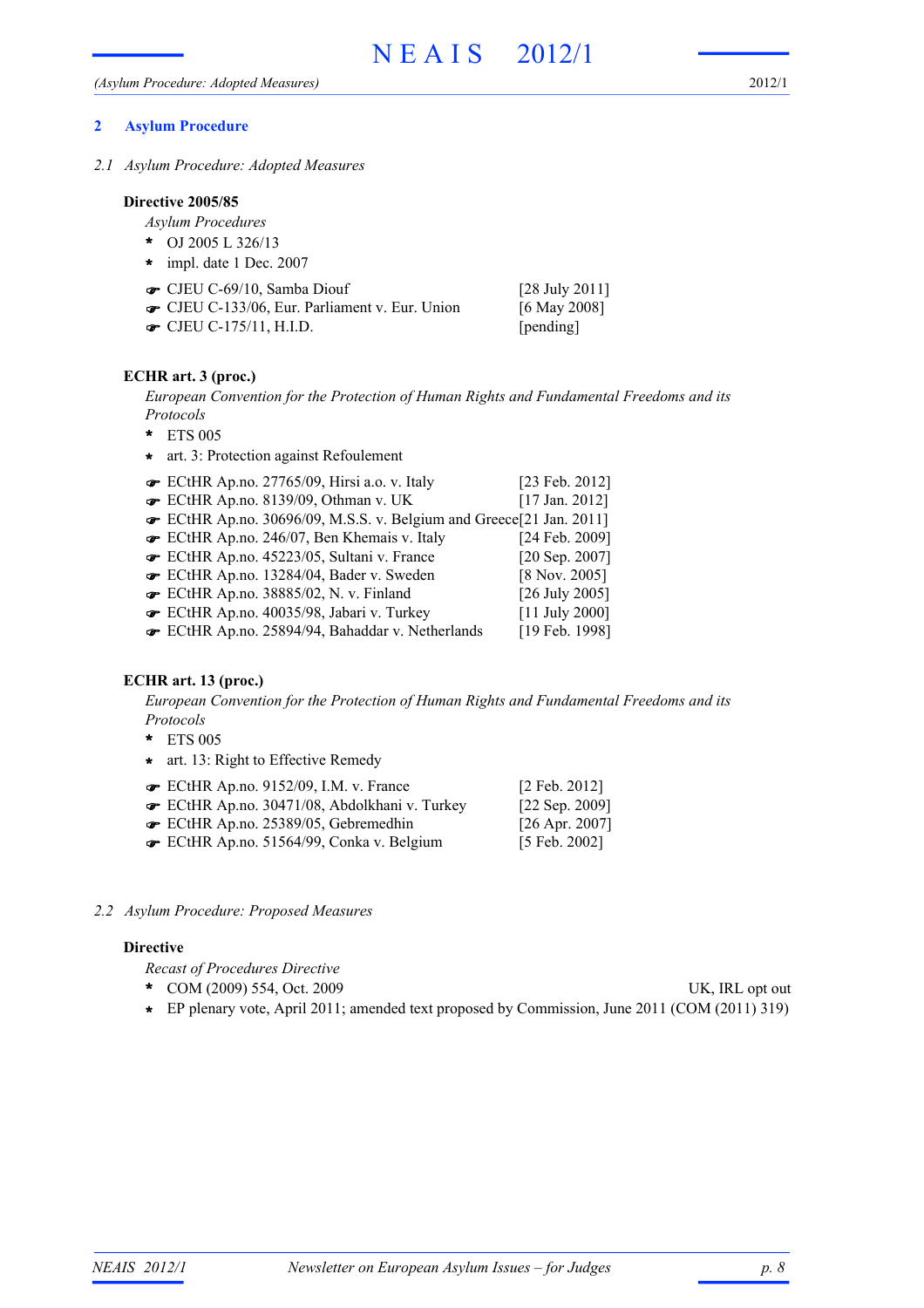#### *2.3 Asylum Procedure: Jurisprudence*

## **2.3.1 CJEU Judgments on Asylum Procedure**

- ! CJEU C-69/10,*Samba Diouf*, [28 July 2011]
- interpr. of Dir. 2005/85 on *Asylum Procedures* **\***
- ref. from 'Tribunal Administratif' (Luxembourg) **\***
- *On (1) the remedy against the decision to deal with the application under an accelerated procedure* **\*** *and (2) the right to effective judicial review in a case rejected under an accelerated procedure. Art. 39 does not imply a right to appeal against the decision to assess the application for asylum in an accelerated procedure, provided that the reasons which led to this decision can be subject to judicial review within the framework of the appeal against the rejection of the asylum claim.*
- ! CJEU C-133/06,*Eur. Parliament v. Eur. Union* , [6 May 2008]
- interpr. of Dir. 2005/85 on *Asylum Procedures* **\***
- *Under Article 202 EC, when measures implementing a basic instrument need to be taken at* **\*** *Community level, it is the Commission which, in the normal course of events, is responsible for exercising that power. The Council must properly explain, by reference to the nature and content of the basic instrument to be implemented, why exception is being made to that rule.*

*In that regard, the grounds set out in recitals 19 and 24 in the preamble to Directive 2005/85 on minimum standards on procedures in Member States for granting and withdrawing refugee status, which relate respectively to the political importance of the designation of safe countries of origin and to the potential consequences for asylum applicants of the safe third country concept, are conducive to justifying the consultation of the Parliament in respect of the establishment of the lists of safe countries and the amendments to be made to them, but not to justifying sufficiently a reservation of implementing powers which is specific to the Council.*

# **2.3.2 CJEU pending cases on Asylum Procedure**

- ! CJEU C-175/11,*H.I.D.*
- interpr. of Dir. 2005/85 on *Asylum Procedures* art. 39 **\***
- ref. from 'High Court' (Ireland) **\***
- *Whether Art. 39 when read in conjunction with its Recital (27) and Article 267 TFEU to be interpreted to the effect that the effective remedy thereby required is provided for in national law when the function of review or appeal in respect of the first instance determination of applications is assigned by law to an appeal to the Tribunal established under Act of Parliament with competence to give binding decisions in favour of the asylum applicant on all matters of law and fact relevant to the application notwithstanding the existence of administrative or organisational arrangements* **\***

# **2.3.3 ECtHR Judgments on Asylum Procedure**

- ! ECtHR Ap.no. 27765/09,*Hirsi a.o. v. Italy* , [23 Feb. 2012]
- interpr. of ECHR art. 3 (proc.) **\***
- *For the first time the Court applied Article 4 of Protocol no. 4 (collective expulsion) in the* **\*** *circumstance of aliens who were not physically present on the territory of the State, but in the high seas. Italy was also held responsible for exposing the aliens to a treatment in violation with article 3 ECHR, as it transferred them to Libya 'in full knowledge of the facts' and circumstances in Libya.*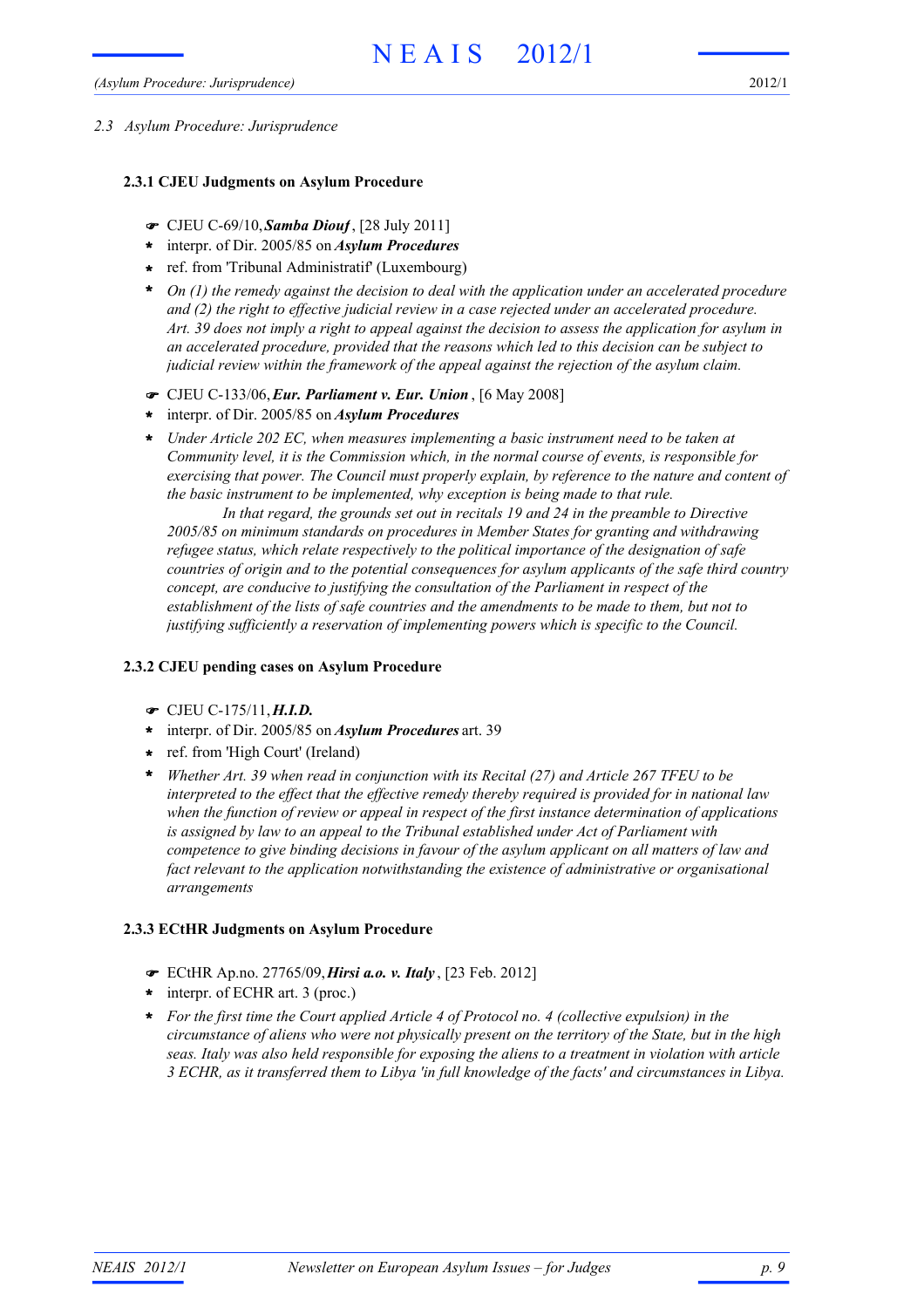#### *(Asylum Procedure: Jurisprudence: ECtHR Judgments)*

2012/1

- ! ECtHR Ap.no. 8139/09,*Othman v. UK*, [17 Jan. 2012]
- no violation of ECHR art. 3 (proc.) **\***
- Notwithstanding widespread and routine occurrence of torture in Jordanian prisons, and the fact that the applicant as a high profile Islamist was in a category of prisoners frequently ill-treated in Jordan, the applicant was held not to be in real risk of ill-treatment if being deported to Jordan, due to the information provided about the 'diplomatic assurances' that had been obtained by the UK government in order to protect his Convention rights upon deportation; the Court took into account the particularities of the memorandum of understanding agreed between the UK and Jordan, as regards both the specific circumstances of its conclusion, its detail and formality, and the modalities of monitoring the Jordanian authorities' compliance with the assurances. Holding that ECHR art. 5 applies in expulsion cases, but that there would be no real risk of flagrant **\***

breach of art. 5 in respect of the applicant's pre-trial detention in Jordan.

Holding that deportation of the applicant to Jordan would be in violation of ECHR art. 6, due to the real risk of flagrant denial of justice by admission of torture evidence against him in the retrial of criminal charges.

- ! ECtHR Ap.no. 9152/09,*I.M. v. France* , [2 Feb. 2012]
- violation of ECHR art. 13 (proc.) **\***
- *The Court therefore observed, with regard to the effectiveness of the domestic legal arrangements as a whole, that while the remedies of which the applicant had made use had been available in theory, their accessibility in practice had been limited by the automatic registration of his application under the fast-track procedure, the short deadlines imposed and the practical and procedural difficulties in producing evidence, given that he had been in detention and applying for asylum for the first time.* **\***
- ! ECtHR Ap.no. 30696/09,*M.S.S. v. Belgium and Greece* , [21 Jan. 2011]
- violation of ECHR art. 3 (proc.) **\***
- *A deporting State is responsible under ECHR Art. 3 for the foreseeable consequences of the deportation of an asylum seeker to another EU Member State, even if the deportation is being decided in accordance with the Dublin Regulation; the responsibility of the deporting State comprises not only the risk of indirect refoulement by way of further deportation to risk of illtreatment in the country of origin, but also the conditions in the receiving Member State if it is foreseeable that the asylum seeker may there be exposed to treatment contrary to Art. 3.* **\***
- ! ECtHR Ap.no. 30471/08,*Abdolkhani v. Turkey* , [22 Sep. 2009]
- violation of ECHR art. 13 (proc.) **\***
- *Holding a violation of Art. 13 in relation to complaints under Art. 3; the notion of an effective* **\*** *remedy under Art. 13 requires independent and rigorous scrutiny of a claim to risk of refoulement under Art. 3, and a remedy with automatic suspensive effect.*
- ! ECtHR Ap.no. 246/07,*Ben Khemais v. Italy* , [24 Feb. 2009]
- violation of ECHR art. 3 (proc.) **\***
- *Violation of Art. 3 due to deportation of the applicant to Tunisia; 'diplomatic assurances' alleged by the respondent Government could not be relied upon; violation of Art. 34 as the deportation had been carried out in spite of an ECtHR decision issued under Rule 39 of the Rules of Court.* **\***
- ! ECtHR Ap.no. 45223/05,*Sultani v. France*, [20 Sep. 2007]
- no violation of ECHR art. 3 (proc.) **\***
- *Finding no violation of Art. 3, despite the applicant's complaint that the most recent asylum* **\*** *decision within an accelerated procedure had not been based on an effective individual examination; the Court emphasized that the first decision had been made within the normal asylum procedure, involving full examination in two instances, and held this to justify the limited duration of the second examination which had aimed to verify whether any new grounds could change the previous rejection; in addition, the latter decision had been reviewed by administrative courts at two levels; the applicant had not brought forward elements concerning his personal situation in the country of origin, nor sufficient to consider him as belonging to a minority group under particular threat*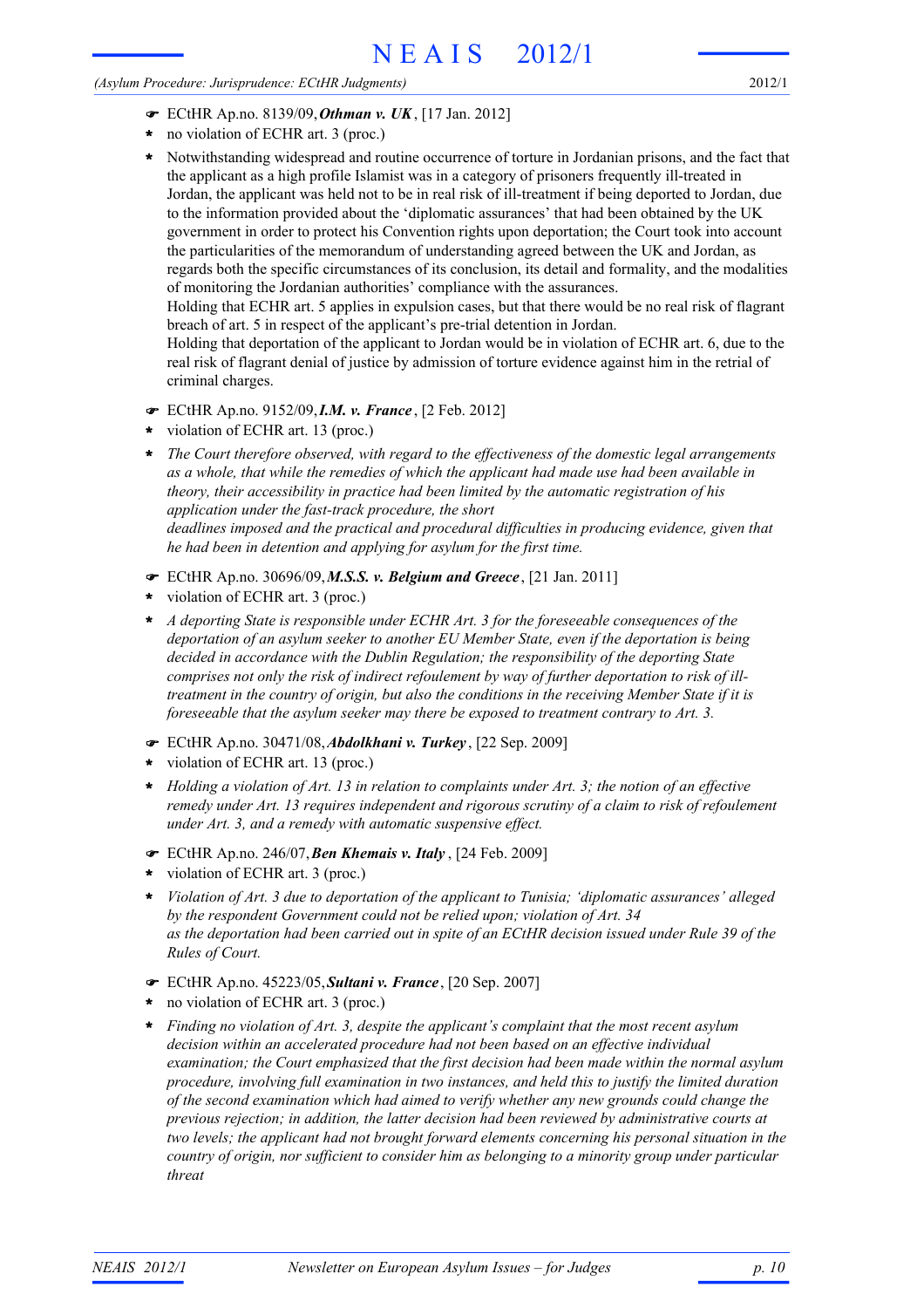#### *(Asylum Procedure: Jurisprudence: ECtHR Judgments)*

2012/1

- ! ECtHR Ap.no. 25389/05,*Gebremedhin* , [26 Apr. 2007]
- violation of ECHR art. 13 (proc.) **\***
- *Holding that the particular border procedure declaring 'manifestly unfounded' asylum applications inadmissible, and refusing the asylum seeker entry into the territory, was incompatible with Art. 13 taken together with Art.3; emphasising that in order to be effective, the domestic remedy must have suspensive effect as of right.* **\***
- ! ECtHR Ap.no. 13284/04,*Bader v. Sweden* , [8 Nov. 2005]
- violation of ECHR art. 3 (proc.) **\***
- *Asylum seeker held to be protected against refoulement due to a risk of flagrant denial of fair trial that might result in the death penalty; such treatment would amount to arbitrary deprivation of life in breach of Art. 2; deportation of both the asylum seeker and his family members would therefore give rise to violations of Articles 2 and 3* **\***
- ! ECtHR Ap.no. 38885/02,*N. v. Finland* , [26 July 2005]
- violation of ECHR art. 3 (proc.) **\***
- *Asylum seeker held to be protected against refoulement under Art. 3, despite the Finnish authorities' doubts about his identity, origin, and credibility; two delegates of the Court were sent to take oral evidence from the applicant, his wife and a Finnish senior official; while retaining doubts about his credibility on some points, the Court found that the applicant's accounts on the whole had to be considered* **\***

*sufficiently consistent and credible; deportation would therefore be in breach of Art. 3.*

- ! ECtHR Ap.no. 51564/99,*Conka v. Belgium* , [5 Feb. 2002]
- violation of ECHR art. 13 (proc.) **\***
- *The detention of rejected Roma asylum seekers before deportation to Slovakia constituted a violation of Art. 5; due to the specific circumstances of the deportation the prohibition against collective expulsion under Protocol 4 Art. 4 was violated; the procedure followed by the Belgian authorities did not provide an effective remedy in accordance with Art. 13, requiring guarantees of suspensive effect.* **\***
- ! ECtHR Ap.no. 40035/98,*Jabari v. Turkey* , [11 July 2000]
- violation of ECHR art. 3 (proc.) **\***
- *Given the irreversible nature of the harm that might occur if the risk of torture or ill-treatment alleged materialised and the importance which it attaches to Article 3, the notion of an effective remedy under Article 13 requires independent and rigorous scrutiny of a claim that there exist substantial grounds for fearing a real risk of treatment contrary to Article 3* **\***
- ! ECtHR Ap.no. 25894/94,*Bahaddar v. Netherlands*, [19 Feb. 1998]
- no violation of ECHR art. 3 (proc.) **\***
- *Although prohibition of ill-treatment contained in Article 3 of Convention is also absolute in expulsion cases, applicants invoking this Article are not dispensed as a matter of course from exhausting available and effective domestic remedies and normally complying with formal requirements and time-limits laid down by domestic law.* **\***

*In the instant case applicant failed to comply with time-limit for submitting grounds of appeal – failed to request extension of time-limit even though possibility open to him – no special circumstances absolving applicant from compliance – even after time-limit had expired applicant had possibility to lodge fresh applications to domestic authorities either for refugee status or for residence permit on humanitarian grounds – Court notes at no stage during domestic proceedings was applicant refused interim injunction against expulsion – thus no imminent danger of illtreatment*

# **2.3.4 CAT Judgments on Asylum Procedure**

No cases yet

# **2.3.5 National Judgments on Asylum Procedure**

No cases yet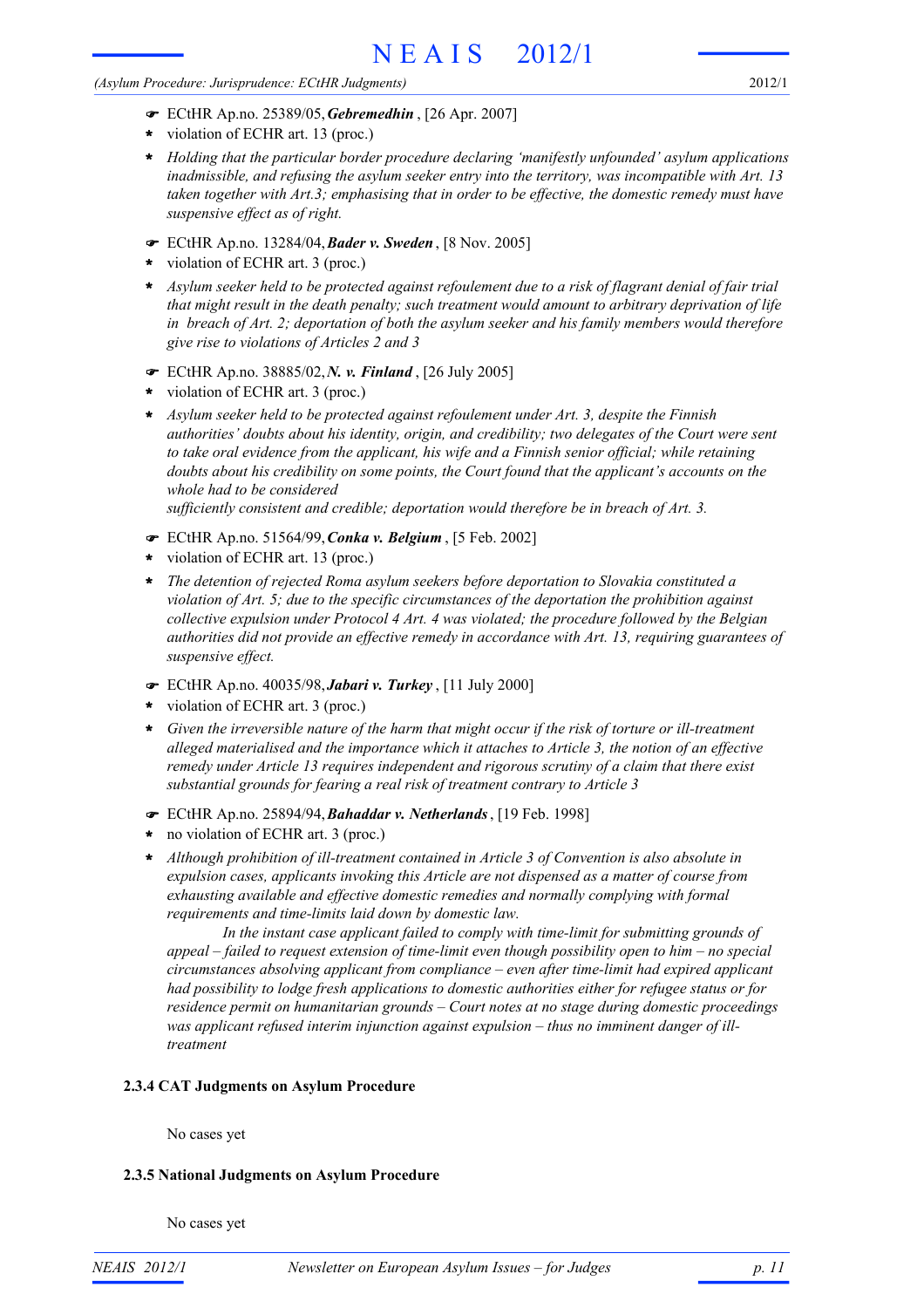## **3 Responsibility Sharing**

*3.1 Responsibility Sharing: Adopted Measures*

#### **Regulation 343/2003**

*Dublin II*

- OJ 2003 L 50/1 **\***
- impl. date 1 Sep. 2003 **\***
- **\*** implemented by Regulation 1560/2003 (OJ 2003 L 222/3)
- **■** CJEU C-493/10, M.E. [21 Dec. 2011]
- **■** CJEU C-411/10, N.S. [21 Dec. 2011]
- **■** CJEU C-19/08, Petrosian [29 Jan. 2009]
- **The CJEU C-666/11, M. a.o.** [pending]
- **The CJEU C-648/11, M.A.** [pending]
- CJEU C-528/11, Halaf [pending]
- **•** CJEU C-245/11, K. [pending]
- CJEU C-4/11, Puid [pending]
- CJEU C-620/10, Kastrati [pending]

# **Regulation 2725/2000**

*Eurodac*

- OJ 2000 L 316/1 **\***
- impl. date 15-1-2003 **\***
- **\*** implemented by Regulation 407/2002 (OJ 2002 L 62/1)

# **ECHR art. 3+13**

*European Convention for the Protection of Human Rights and Fundamental Freedoms and its Protocols*

- ETS 005 **\***
- ECtHR Ap.no. 30696/09, M.S.S. v. Belgium and Greece[21 Jan. 2011] !
- **■** ECtHR Ap.no. 32733/08, K.R.S. v. UK [2 Dec. 2008]
- ECtHR Ap.no. 43844/98, T.I. v. UK [7 Mar. 2000] !
- *3.2 Responsibility Sharing: Proposed Measures*

# **Amendment**

*Dublin II and Eurodac*

- \* COM (2008) 820 and 825, Dec. 2008 UK, IRL opt in
	-
- under discussion; EP first-reading vote, May 2009; discussed at JHA Council, 4 June 2009; **\*** discussion on Dublin II amendments restarted under Belgian Presidency; new version of Eurodac proposal (COM (2010) 555) proposed Oct. 2010
- *3.3 Responsibility Sharing: Jurisprudence*

# **3.3.1 CJEU Judgments on Responsibility Sharing**

- ! CJEU C-493/10,*M.E.* , [21 Dec. 2011]
- $*$  interpr. of Reg. 343/2003 on **Dublin II** art. 3(2)
- ref. from 'High Court' (Ireland) **\***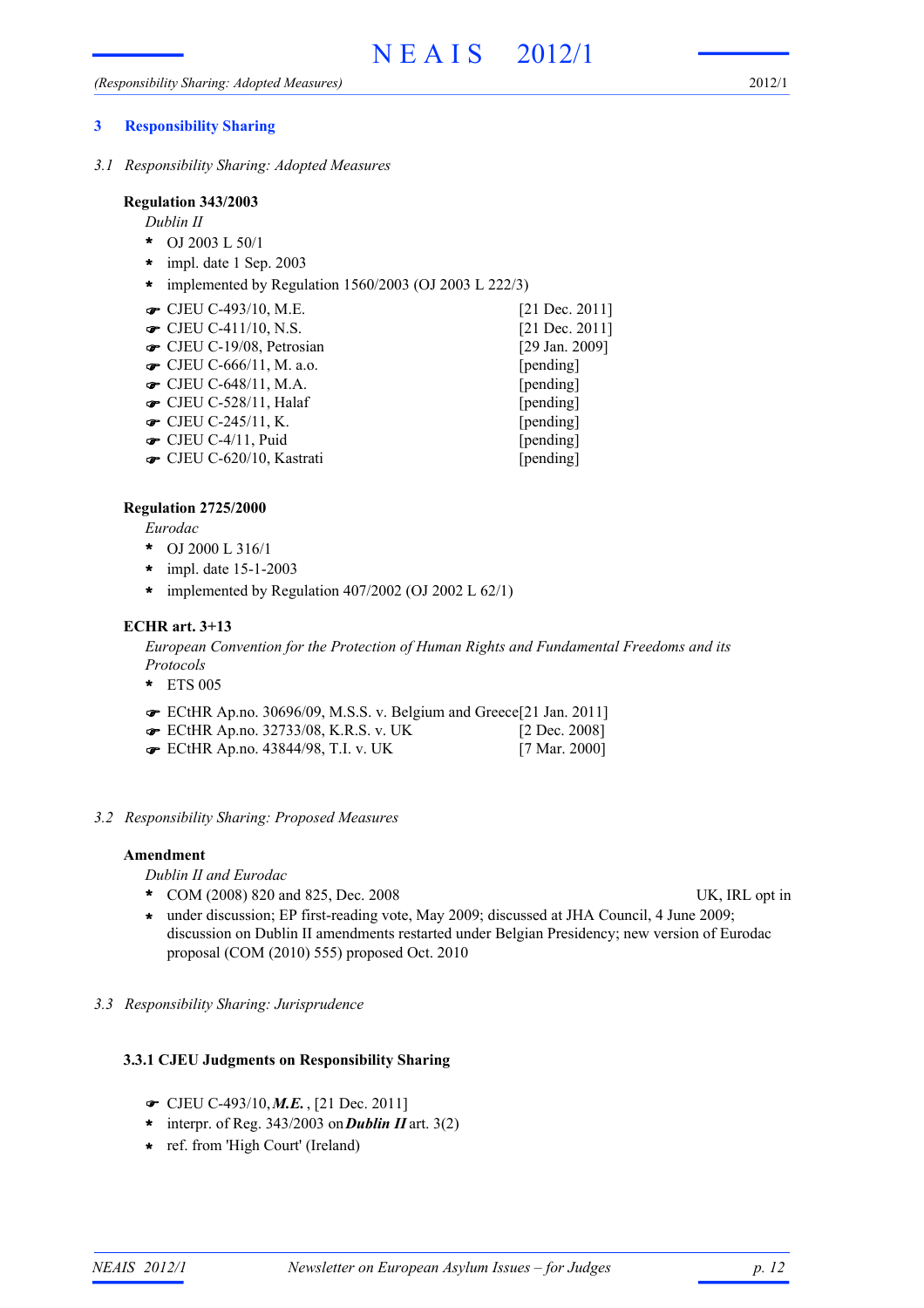*(Responsibility Sharing: Jurisprudence: CJEU Judgments)*

- ! CJEU C-411/10,*N.S.*, [21 Dec. 2011]
- \* interpr. of Reg. 343/2003 on **Dublin II** art. 3(2)
- ref. from 'Court of Appeal (England and Wales)' (UK) **\***
- *On (1) the concept of 'safe countries' and (2) Transfer of an asylum seeker to the MS responsible and (3) Rebuttable presumption of compliance, by that MS, with fundamental rights.* **\***
- ! CJEU C-19/08,*Petrosian* , [29 Jan. 2009]
- \* interpr. of Reg. 343/2003 on **Dublin II** art. 20(1)(d) & 20(2)
- ref. from 'Kammarrätten i Stockholm, Migrationsöverdomstolen' (Sweden) **\***
- *On (1) Taking back by a MS of an asylum seeker whose application has been refused and who is in another MS where he has submitted a fresh asylum application and (2)Start of the period for implementation of transfer of the asylum seeker and (3) Transfer procedure on the subject-matter of an appeal having suspensive effect.* **\***

# **3.3.2 CJEU pending cases on Responsibility Sharing**

- ! CJEU C-666/11,*M. a.o.*
- interpr. of Reg. 343/2003 on*Dublin II* art. 3(2) and 19(4) **\***
- ref. from 'Oberwaltungsgericht für das Land Nordrhein Westfalen' (Germany) **\***
- *On the conditions under which transfer is impossible, i.e. attempted suicide.* **\***
- ! CJEU C-648/11,*M.A.*
- \* interpr. of Reg. 343/2003 on **Dublin II** art. 6
- ref. from 'Court of Appeal (England & Wales)' (UK) **\***
- *On determining the MS responsible for examining an asylum application lodged in one of the MS* **\*** *by a TCN, where an applicant for asylum who is an unaccompanied minor with no member of his or her family legally present in another MS has lodged claims for asylum in more than one MS, which MS does the second paragraph of article 6 make responsible for determining the application for asylum?*
- ! CJEU C-528/11,*Halaf*
- interpr. of Reg. 343/2003 on*Dublin II* art. 3(2) **\***
- ref. from 'Administrativen sad Sofia-grad' (Bulgaria) **\***
- *On (1) Legislation of a MS where application is made not providing either criteria or rules of procedure for the application of the sovereignty clause, and (2) Admissible evidence of non compliance with European Union law on asylum where there is no judgment of the CJEU* **\***

*declaring that by reason of those infringements the MS responsible has failed to fulfil its obligations in relation to asylum.*

- $\bullet$  CJEU C-245/11, **K.**
- \* interpr. of Reg. 343/2003 on **Dublin II** art. 3(2) and 15
- ref. from 'Asylgerichtshof' (Austria) **\***
- *On the question whether, in the accessory interpretation and application of Art. 3 or 8 of the ECHR (Article 4 or Article 7 of the Charter), more extensive notions of 'inhuman treatment' or 'family', at variance with the interpretation developed by the European Court of Human Rights, may be applied?* **\***
- ! CJEU C-4/11,*Puid*
- interpr. of Reg. 343/2003 on*Dublin II* art. 3(2) **\***
- ref. from 'Hessischer Verwaltungsgerichtshof' (Germany) **\***
- *On the obligation of a MS to take responsibility for the processing of an asylum application if there is a risk of infringement of the fundamental rights of the asylum-seeker or a failure to apply the minimum standards.* **\***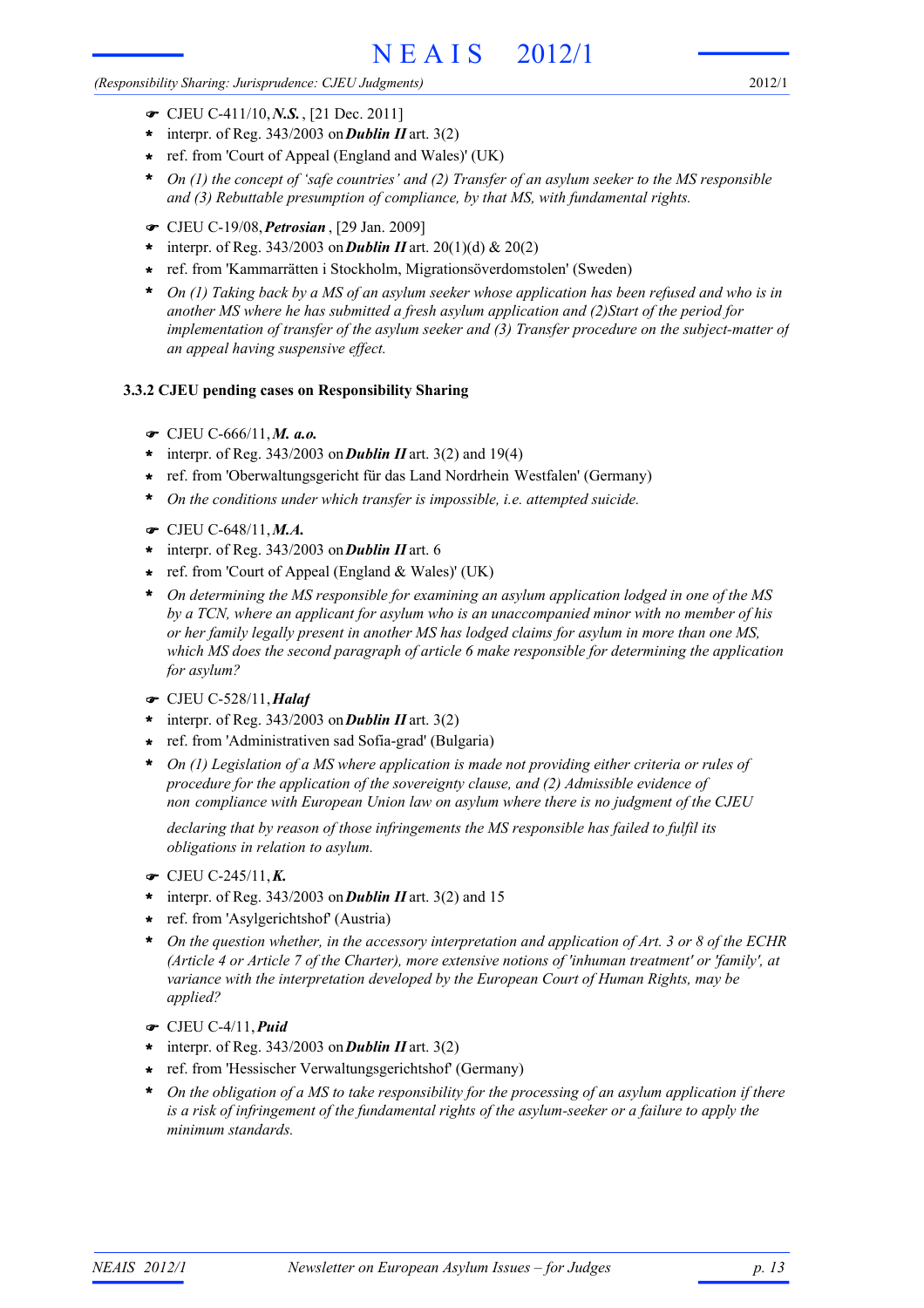#### *(Responsibility Sharing: Jurisprudence: CJEU pending cases)*

- ! CJEU C-620/10,*Kastrati*
- $\star$  interpr. of Reg. 343/2003 on **Dublin II** art. 4(5), 5(2), 16(3) and (4)
- ref. from 'Kammarrätten i Stockholm, Migrationsöverdomstolen' (Sweden) **\***
- *On the conditions of application of the Regulation in the case of the withdrawal of an asylum application.* **\***

# **3.3.3 ECtHR Judgments on Responsibility Sharing**

- ! ECtHR Ap.no. 30696/09,*M.S.S. v. Belgium and Greece* , [21 Jan. 2011]
- violation of ECHR art. 3+13 **\***
- *A deporting State is responsible under ECHR Art. 3 for the foreseeable consequences of the* **\*** *deportation of an asylum seeker to another EU Member State, even if the deportation is being decided in accordance with the Dublin Regulation; the responsibility of the deporting State comprises not only the risk of indirect refoulement by way of further deportation to risk of illtreatment in the country of origin, but also the conditions in the receiving Member State if it is foreseeable that the asylum seeker may there be exposed to treatment contrary to Art. 3.*
- ! ECtHR Ap.no. 32733/08,*K.R.S. v. UK* , [2 Dec. 2008]
- no violation of ECHR art. 3+13 **\***
- *Based on the principle of intra-community trust, it must be presumed that a MS will comply with its obligations. In order to reverse that presumption the applicant must demonstrate in concreto that there is a real risk of his being subjected to treatment contrary to Article 3 of the Convention in the country to which he is being removed.* **\***
- ! ECtHR Ap.no. 43844/98,*T.I. v. UK*, [7 Mar. 2000]
- no violation of ECHR art. 3+13 **\***
- *The Court considered that indirect removal to an intermediary country, which was also a Contracting Party, left the responsibility of the transferring State intact. Subsequently, the transferring State was required not to deport a person where substantial grounds had been shown for believing that the person in question, if expelled, would face a real risk of being subjected to treatment contrary to Article 3 in the receiving country. In this case the Court considered that there was no reason to believe that Germany would have* **\***

*failed to honour its obligations under Article 3 of the Convention and protect the applicant from removal to Sri Lanka if he submitted credible arguments demonstrating that he risked ill-treatment in that country.*

# **3.3.4 CAT Judgments on Responsibility Sharing**

No cases yet

# **3.3.5 National Judgments on Responsibility Sharing**

No cases yet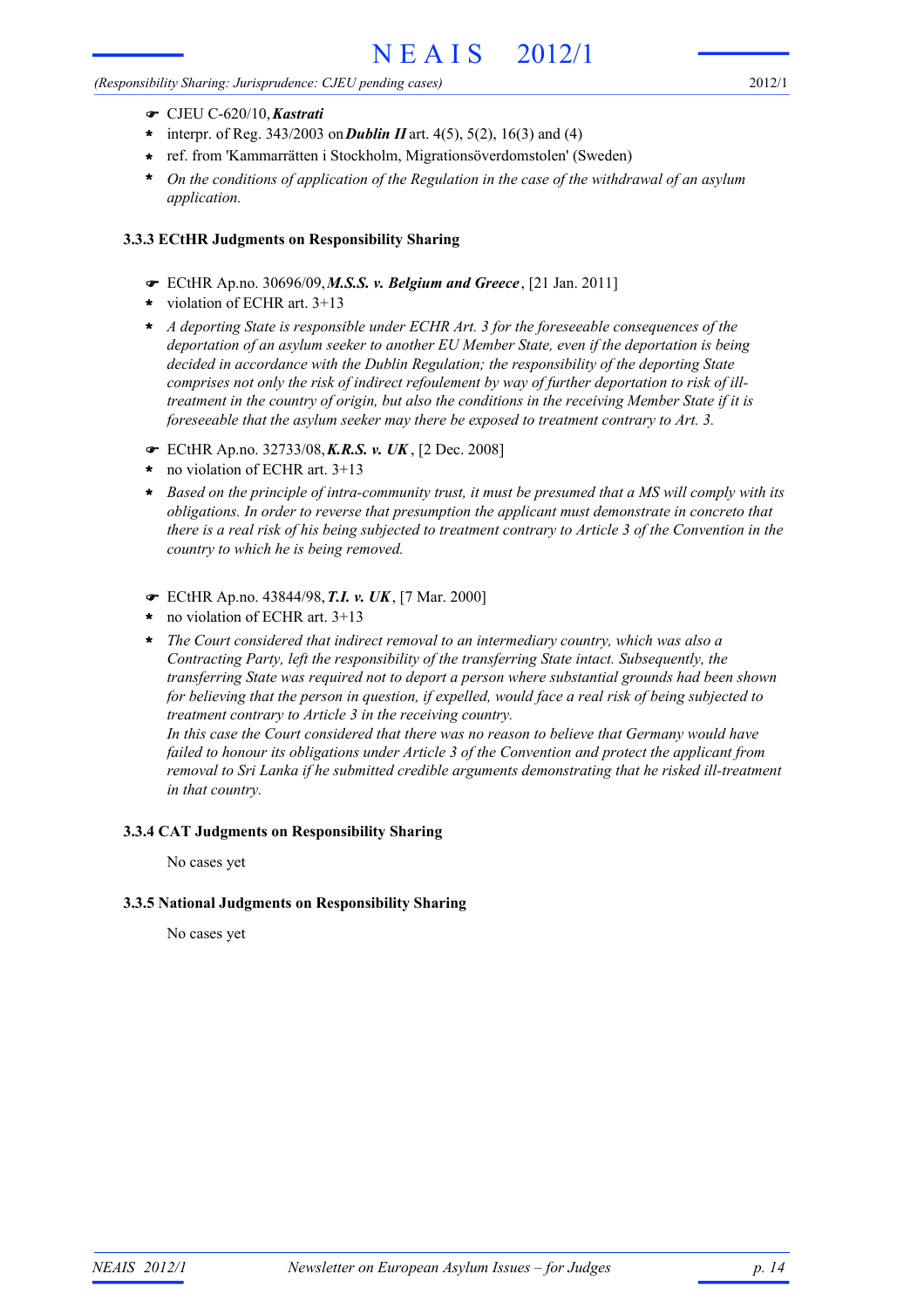#### **4 Reception Conditions**

*4.1 Reception Conditions: Adopted Measures*

#### **Decision 573/2007**

*European Refugee Fund (2008-2013)*

- OJ 2007 L 144/1 **\***
- amended by Decision 458/2010 (OJ 2010 L 129/1) **\***

#### **Council Decision 2004/904**

*Refugee Fund (2005-2010)*

OJ 2004 L 381/52 **\***

#### **Directive 2003/9**

*Reception Conditions*

- \* OJ 2003 L 31/18 IRL opt out
- impl. date Feb. 2005 **\***
- CJEU C-179/11, CIMADE & GISTI [pending]

#### **Decision 2000/596**

*European Refugee Fund (2000-2004)*

OJ 2000 L 252/12 **\***

# **ECHR art. 3 (reception)**

*European Convention for the Protection of Human Rights and Fundamental Freedoms and its Protocols*

*4.2 Reception Conditions: Proposed Measures*

# **Decision**

*Amendment of Refugee Fund*

- COM (2009) 456, 2 Sep. 2009 UK opt in **\***
- EP first-reading vote, May 2010; Council discussions restarted, spring 2011; EP/Council deal, Feb. **\*** 2012; first reading position adopted by Council, 8 Mar. 2012;

## **Amendment**

*Reception Directive*

- \* COM (2008) 815, Dec. 2008 UK, IRL opt out
- **\*** UK and Ireland opt out; amended text proposed by Commission, June 2011 (COM (2011) 320)

#### *4.3 Reception Conditions: Jurisprudence*

#### **4.3.1 CJEU Judgments on Reception Conditions**

! CJEU no cases yet,